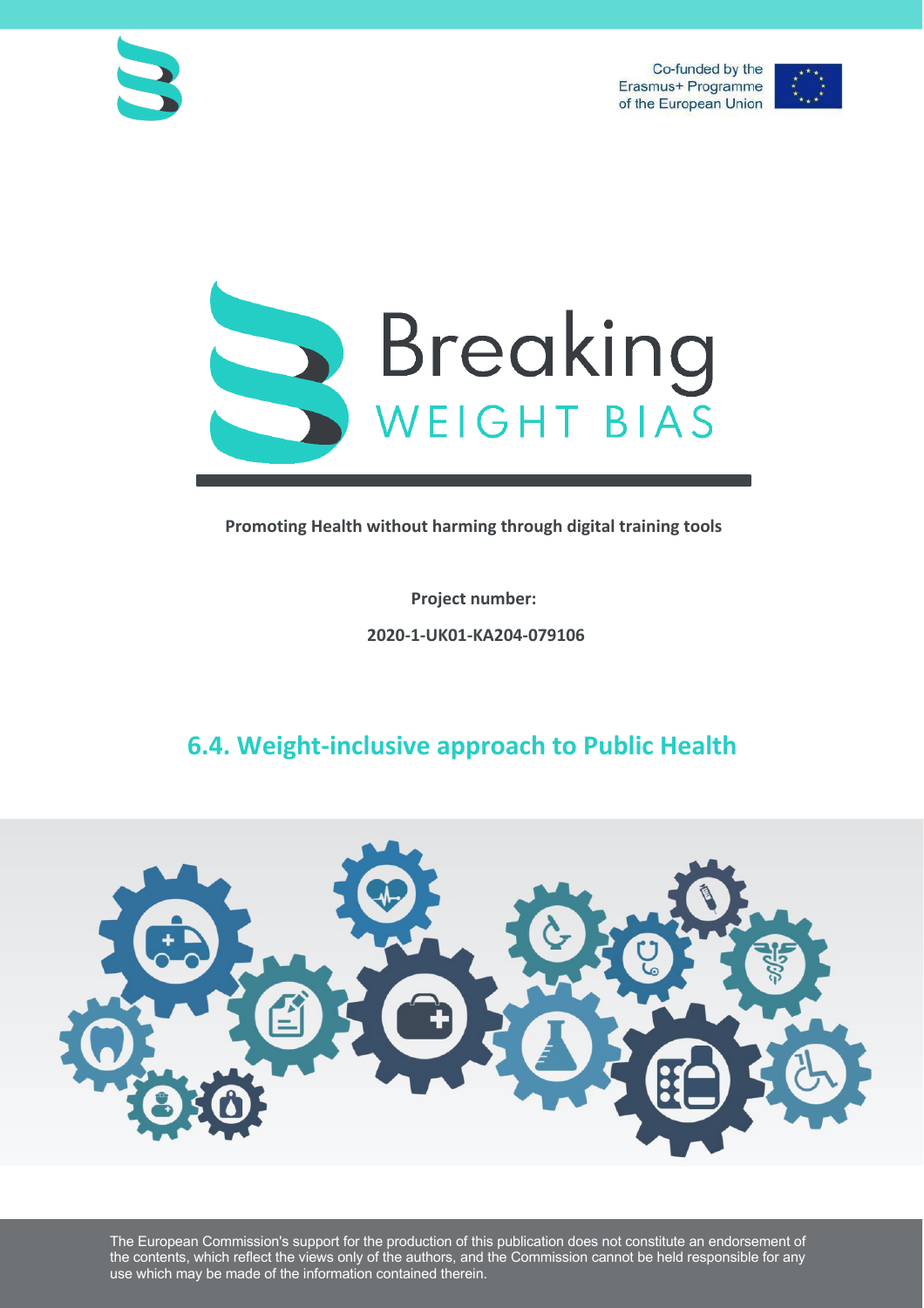



# **Table of Contents**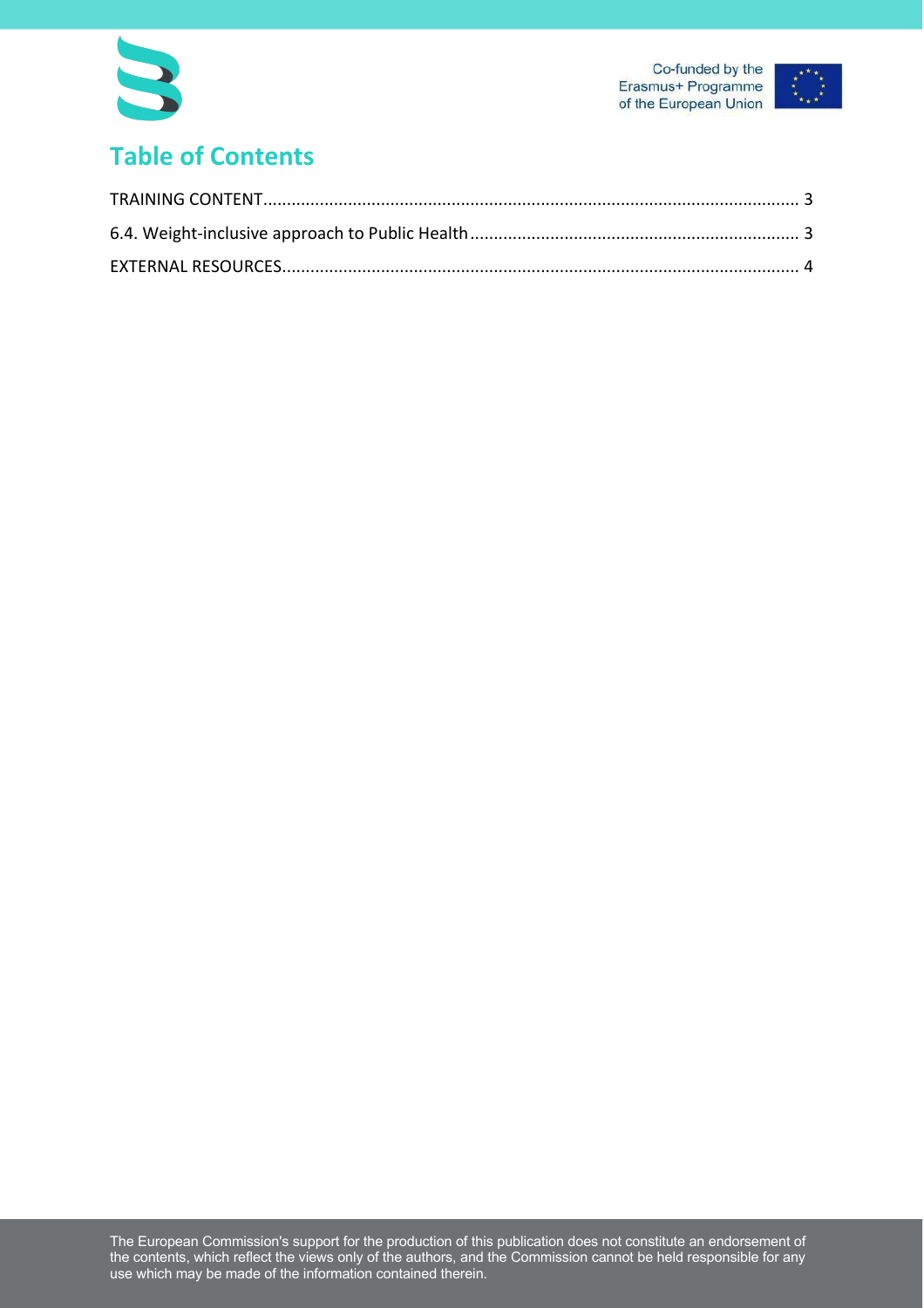

#### **TRAINING CONTENT**

### **6.4. Weight-inclusive approach to Public Health**

According to the Acheson definition (Public health in England, 1988), public health is "*the art and science of preventing disease, prolonging life and promoting health through the organised efforts of society"*. The current models that guide public health use actions to reduce the risk factors of health, including taxes and legislation, community intervention programs, or translating information about the risks and the benefits of adopting a specific health behaviour into general-interest promotional messages. However, these actions have their limitations; they focus on the factors that are perceived as dependent on the individual and less on the socio-cultural or economic conditions, which have a more substantial impact on the individual's experiences, choices, or even opportunities (Mansfield & Rich, 2013; Syme, 2007).

Populations with poor health outcomes tend to be under the most socioeconomic constraints and have minor personal control over their lives. Public health programs could support the population more equally by applying the following measures:

- 1. a weight-inclusive approach (Tylka et al., 2014),
- 2. messages that focus on encouraging healthy eating behaviours and the benefits that come with it, not the risks of obesity or gaining weight (Tylka et al., 2014),
- 3. programs that discourage weight-based stigma (Tylka et al., 2014),
- 4. policies to prevent and reduce the harm associated with the weight-normative approach such as, adopting a language that does not mention weight in messages of general interest, implementing education programs for health professionals against weight bias, as well as modifying guidelines to include a third-factor contribution to obesity - socioeconomic status, physical activity or dietary factors (OReilly & Sixsmith, 2012).

Public health is responsible for improving the management of obesity and its prevention. Measures that can be taken to achieve this include the implementation of laws and regulations to reduce the environmental factors associated with obesity. Vital initiatives are needed to change behaviours and increase the population's wellbeing, regardless of weight status.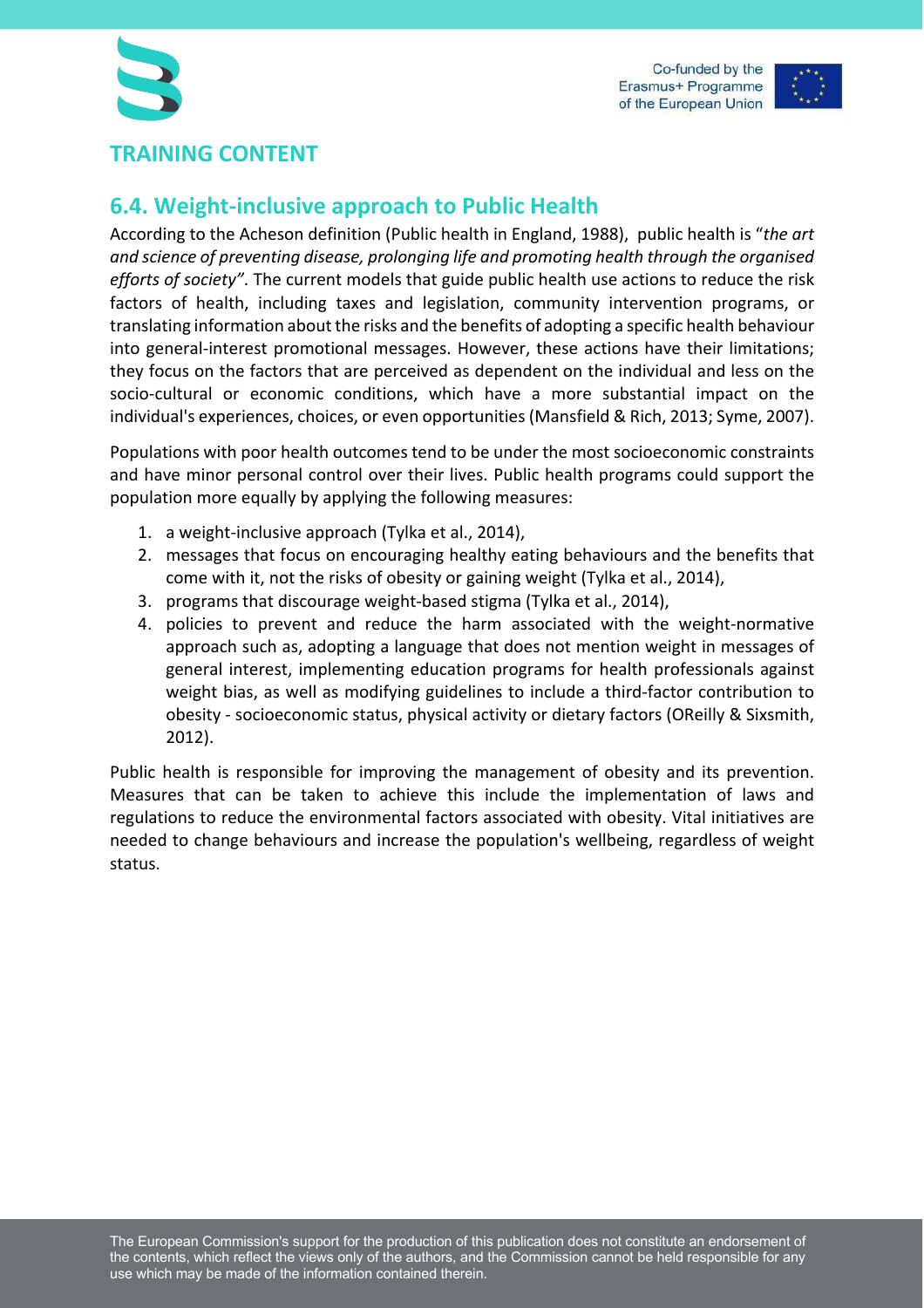



#### **EXTERNAL RESOURCES**

- Adam T.C., Epel E.S. (2007). Stress, eating and the reward system. Physiol Behav, 91, 449-458 APA Dictionary of Psychology, trauma URL https://dictionary.apa.org/trauma (accessed January 07, 2022).
- APA Help Center (2018) Stress effects on the body. Available from: https://www.apa.org/topics/stress/body Accessed [December 10, 2021].
- Association for Size Diversity and Health (ASDAH). The Health at Every Size (HAES) Approach Haes Principles. Available from: www.asdah.org/health-at-every-size-haes-aproach Accessed [February 15, 2022]
- Bacon L. (2006). "End the war on obesity: make peace with your patients," In Tylka T.L., Annunziato R.A., Burgard D., Daníelsdóttir S., Shuman E., Davis C., Calogero R.M. (2014). The Weight-Inclusive versus Weight-Normative Approach to Health: Evaluating the Evidence for Prioritizing Well-Being over Weight Loss. Journal of Obesity, 1–18. https://doi:10.1155/2014/98349
- Bacon L. (2010). *Health at Every Size* in Tylka T.L., Annunziato R.A., Burgard D., Daníelsdóttir S., Shuman E., Davis C., Calogero R.M. (2014). The Weight-Inclusive versus Weight-Normative Approach to Health: Evaluating the Evidence for Prioritizing Well-Being over Weight Loss. Journal of Obesity, 1–18. https://doi:10.1155/2014/98349
- Bacon L. and Aphramor L. (2011). "Weight science: evaluating the evidence for a paradigm shift," in Tylka T.L., Annunziato R.A., Burgard D., Daníelsdóttir S., Shuman E., Davis C., Calogero R.M. (2014). The Weight-Inclusive versus Weight-Normative Approach to Health: Evaluating the Evidence for Prioritizing Well-Being over Weight Loss. Journal of Obesity, 1–18. https://doi:10.1155/2014/98349
- Bas M, Karaca KE, Saglam D, Arıtıcı G, Cengiz E, Köksal S, Buyukkaragoz AH. (2017). Turkish version of the Intuitive Eating Scale-2: Validity and reliability among university students. Appetite. 114:391-397.
- Beccia, AL. Ruf, A. Druker, S. Ludwig, VU. Brewer, JA. (2020). Women's Experiences with a Mindful Eating Program for Binge and Emotional Eating: A Qualitative Investigation into the Process of Change. Journal of Alternative and Complementary Medicine, 26(10):937- 944. https://doi.org/10.1089/acm.2019.0318
- Burgard D. (2009). "What is health at every size?" in Tylka T.L., Annunziato R.A., Burgard D., Daníelsdóttir S., Shuman E., Davis C., Calogero R.M. (2014). The Weight-Inclusive versus Weight-Normative Approach to Health: Evaluating the Evidence for Prioritizing Well-Being over Weight Loss. Journal of Obesity, 1–18. https://doi:10.1155/2014/98349
- Cherpak, C. E. (2019). Mindful Eating: A Review Of How The Stress-Digestion-Mindfulness Triad May Modulate And Improve Gastrointestinal And Digestive Function. Integrative medicine (Encinitas, Calif.), 18(4), 48–53.
- Cohen L., Perales D.P., Steadman C. (2015). "The O word: why the focus on obesity is harmful to community health." in Tylka T.L., Annunziato R.A., Burgard D., Daníelsdóttir S., Shuman E., Davis C., Calogero R.M. (2014). The Weight-Inclusive versus Weight-Normative Approach to Health: Evaluating the Evidence for Prioritizing Well-Being over Weight Loss. Journal of Obesity, 1–18. https://doi:10.1155/2014/98349
- Dada J. (2020). Weight-inclusive care. Evidence and Best practises. Todays Dietitian, pages 2- 7 Available from: http://viewer.zmags.com/publication/8d44c72e#/8d44c72e/7 Accessed [March 10, 2022].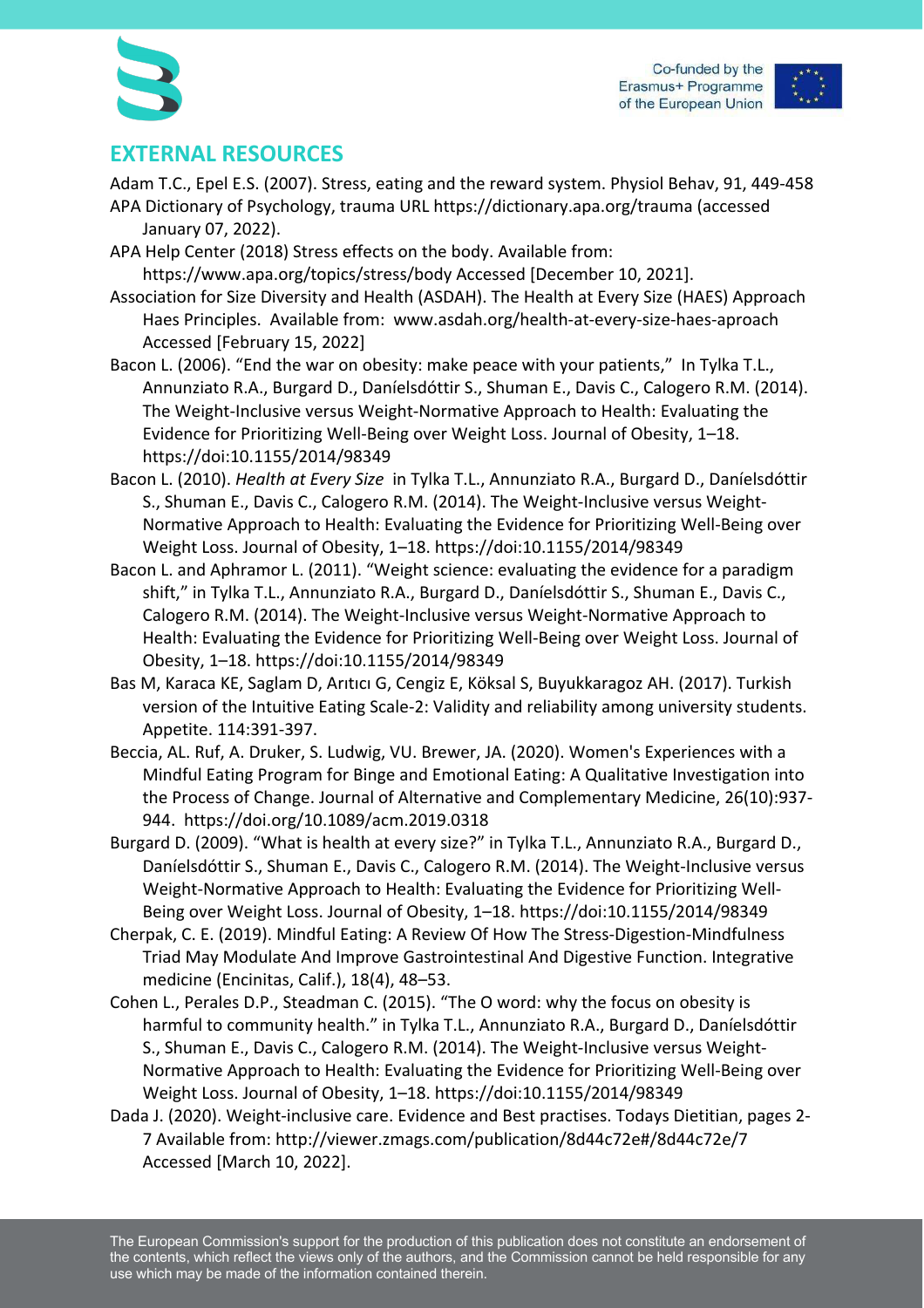

Co-funded by the Erasmus+ Programme of the European Union

- Dalen, J. Smith, BW. Shelley, BM. Sloan, AL. Leahigh, L. Begay, D. (2010). Pilot study: Mindful Eating and Living (MEAL): weight, eating behavior, and psychological outcomes associated with a mindfulness-based intervention for people with obesity. Complementary Therapies in Medicine, 18(6):260-4. https://doi.org/10.1016/j.ctim.2010.09.008.
- D'Andrea W, Sharma R, Zelechoski AD, Spinazzola J. (2011). Physical health problems after single trauma exposure: when stress takes root in the body. J Am Psychiatr Nurses Assoc. Nov-Dec;17(6):378-92. https://doi.org/10.1177/1078390311425187.
- Dolan J. (2018). The promised body: Diet culture, the FAT subject, and ambivalence as resistance. Digital Commons @ University of South Florida. Retrieved November 19, 2021, from https://scholarcommons.usf.edu/etd/7614.
- Fischer A.R., Jome L.M., Atkinson D.R. (1998). "Reconceptualizing multicultural counseling: universal healing conditions in a culturally specific context". In Tylka T.L., Annunziato R.A., Burgard D., Daníelsdóttir S., Shuman E., Davis C., Calogero R.M. (2014). The Weight-Inclusive versus Weight-Normative Approach to Health: Evaluating the Evidence for Prioritizing Well-Being over Weight Loss. Journal of Obesity, 1–18. https://doi:10.1155/2014/98349
- Gabor Maté, (2019) Facebook page available from https://m.facebook.com/drgabormate/posts/10156339622787294 Assecced [February 15, 2022]
- Health Care Services (2019) Introduction to trauma-informed care. Available from: https://www.dhcs.ca.gov/services/Documents/MCQMD/HHP\_6\_Trauma-Informed Care - 7-2019.pdf Accessed [December 7, 2021].
- Herman J.L. (1997). Trauma and Recovery. In Plexousakis S.S., Kourkoutas E., Giovazolias T., Chatira K., Nikolopoulos D. (2019). School Bullying and Post-traumatic Stress Disorder Symptoms: The Role of Parental Bonding. Front. Public Health 7:75. https://doi.org/10.3389/fpubh.2019.00075
- Hutchinson, AD,.Charters, M. Prichard, I. Fletcher, C. Wilson, C. (2017). Understanding maternal dietary choices during pregnancy: The role of social norms and mindful eating. Appetite, 1;112:227-234. https://doi.org/10.1016/j.appet.2017.02.004.
- Jones, Ginny. "'Don't Weigh Me' Cards." More-Love.org, https://more-love.org/free-dontweigh-me-cards/?fbclid=IwAR0zfrnx8QSrWHYNFA9Bn9wLQARemgj7Fn4CpKIiWxLJfE273dIchWP\_go.
- Kabat-Zinn, J. (1991).Full Catastrophe Living. New York, N.Y., Dell Publishing
- Keeton V., Schapiro N.A. (n.d.) Beyond eating and exercise: Implementing trauma informed obesity care in SBHCs. [PowerPoint slides]. UCSF School of Nursing. http://cshcawpengine.netdna-ssl.com/wp-content/uploads/2020/10/Beyond-Eating-Exercise-Trauma-Informed-Obesity-Care-Slides.pdf
- Kim P., Evans G.W., Angstadt M., Ho S.S., Sripada C.S., Swain J.E., Liberzon I., Phan K.L. (2013) Childhood poverty, chronic stress, and adult brain. Proceedings of the National Academy of Sciences 110 (46) 18442-18447; https://doi.org/10.1073/pnas.1308240110
- Linardon J, Mitchell S. (2017). Rigid dietary control, flexible dietary control, and intuitive eating: Evidence for their differential relationship to disordered eating and body image concerns. Eat Behav. 26:16-22.
- MacLean P.S., Bergouignan A., Cornier M., Jackman M.R. (2011). "Biology's response to dieting: the impetus for weight regain." in Tylka T.L., Annunziato R.A., Burgard D.,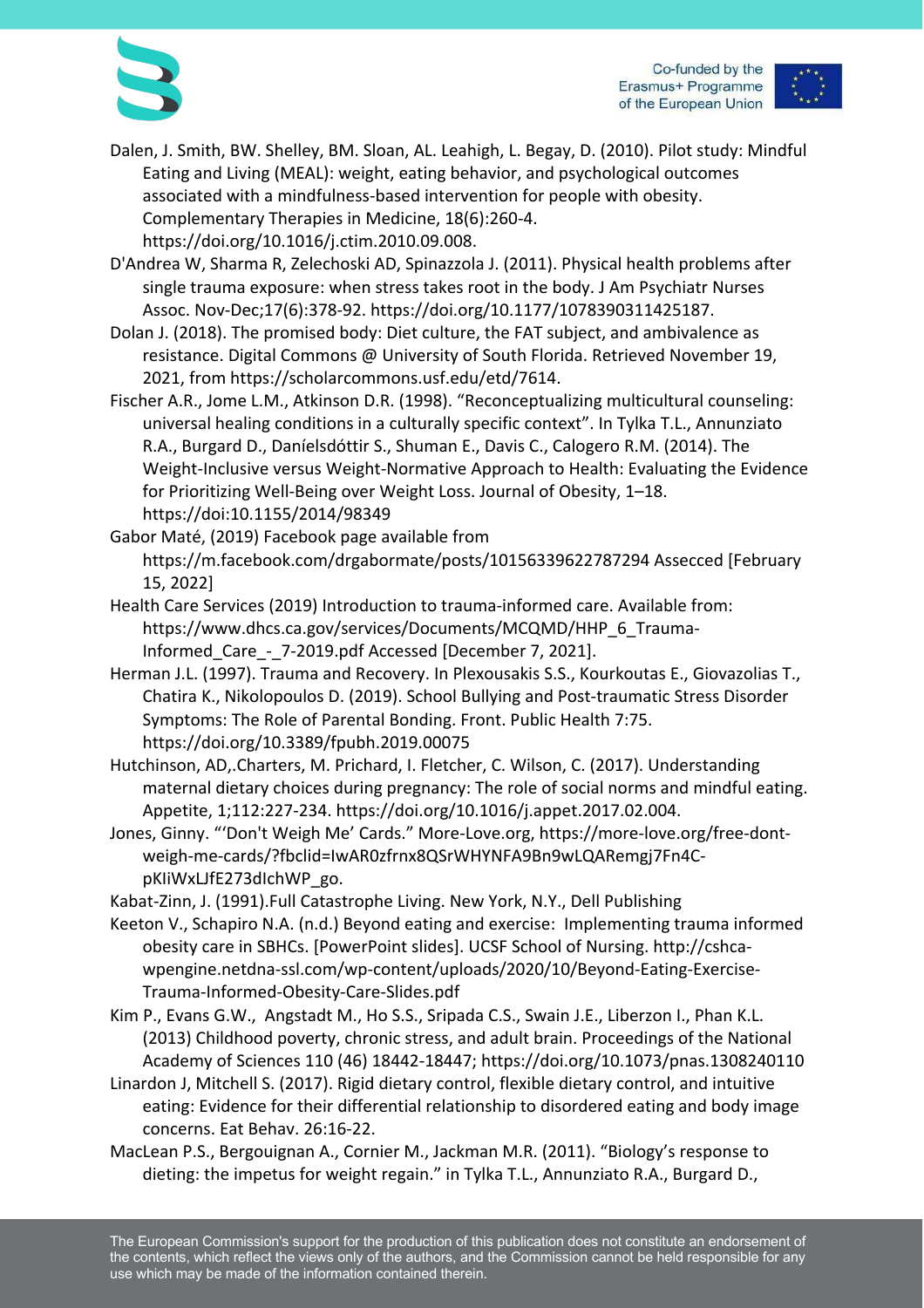

Daníelsdóttir S., Shuman E., Davis C., Calogero R.M. (2014). The Weight-Inclusive versus Weight-Normative Approach to Health: Evaluating the Evidence for Prioritizing Well-Being over Weight Loss. Journal of Obesity, 1–18. https://doi:10.1155/2014/98349

- Mansfield L. and Rich E. (2013). "Public health pedagogy, border crossings and physical activity at every size" in Tylka T.L., Annunziato R.A., Burgard D., Daníelsdóttir S., Shuman E., Davis C., Calogero R.M. (2014). The Weight-Inclusive versus Weight-Normative Approach to Health: Evaluating the Evidence for Prioritizing Well-Being over Weight Loss. Journal of Obesity, 1–18. https://doi:10.1155/2014/98349
- Mansfield L.,Rich E. (2013). "Public health pedagogy, border crossings and physical activity at every size". In Tylka T.L., Annunziato R.A., Burgard D., Daníelsdóttir S., Shuman E., Davis C., Calogero R.M. (2014). The Weight-Inclusive versus Weight-Normative Approach to Health: Evaluating the Evidence for Prioritizing Well-Being over Weight Loss. Journal of Obesity, 1–18. https://doi:10.1155/2014/98349
- Mariotti A. (2015). The effects of chronic stress on health: new insights into the molecular mechanisms of brain-body communication. Future Science OA, 1(3), FSO23. https://doi.org/10.4155/fso.15.21
- Mathieu, J. (2009). What Should You Know about Mindful and Intuitive Eating?Journal of the American Dietetic Association 109, 1982-1987.
- Miller, CK. Kristeller, JL. Headings, A. Nagaraja, H. Miser, WF. (2012). Comparative effectiveness of a mindful eating intervention to a diabetes self-management intervention among adults with type 2 diabetes: a pilot study. Journal of the Academy of Nutrition and Dietetics, ;112(11):1835-42. https://doi.org/10.1016/j.jand.2012.07.036.
- National Association to Advance Fat Acceptance, Guidelines for Healthcare Providers Who Treat fat Patients,2 012, v06 http://issuu.com/naafa/docs/naafa 2011 screencut.
- NCBI Bookshelf. (2014) A service of the National Library of Medicine, National Institutes of Health. Center for Substance Abuse Treatment (US). Trauma-Informed Care in Behavioral Health Services. Rockville (MD): Substance Abuse and Mental Health Services Administration (US); (Treatment Improvement Protocol (TIP) Series, No. 57.)
- Nelson, J.B. (2017). Mindful Eating: The Art of Presence While You Eat. Diabetes spectrum : a publication of the American Diabetes Association, 30(3), 171–174. https://doi.org/10.2337/ds17-0015
- Nielsen M.B., Tangen T., Idsoe T., Matthiesen S.B., Magerøy N. (2015). Post-traumatic stress disorder as a consequence of bullying at work and at school. A literature review and meta-analysis, Aggression and Violent Behavior, 21:17-24, https://doi.org/10.1016/j.avb.2015.01.001.
- OReilly C.O. and Sixsmith L. (2012) "From theory to policy: reducing harms associated with the weight-centered health paradigm". In Tylka T.L., Annunziato R.A., Burgard D., Daníelsdóttir S., Shuman E., Davis C., Calogero R.M. (2014). The Weight-Inclusive versus Weight-Normative Approach to Health: Evaluating the Evidence for Prioritizing Well-Being over Weight Loss. Journal of Obesity, 1–18. https://doi:10.1155/2014/98349
- O'Reilly, G. A. Cook, L. Spruijt-Metz, D, & Black, D. S. (2014). Mindfulness-based interventions for obesity-related eating behaviours: a literature review. Obesity reviews : an official journal of the International Association for the Study of Obesity, 15(6), 453–461. https://doi.org/10.1111/obr.12156
- Public health in England. The report of the Committee of Inquiry into the Future Development of the Public Health Function. London, HMSO, 1988. In European Action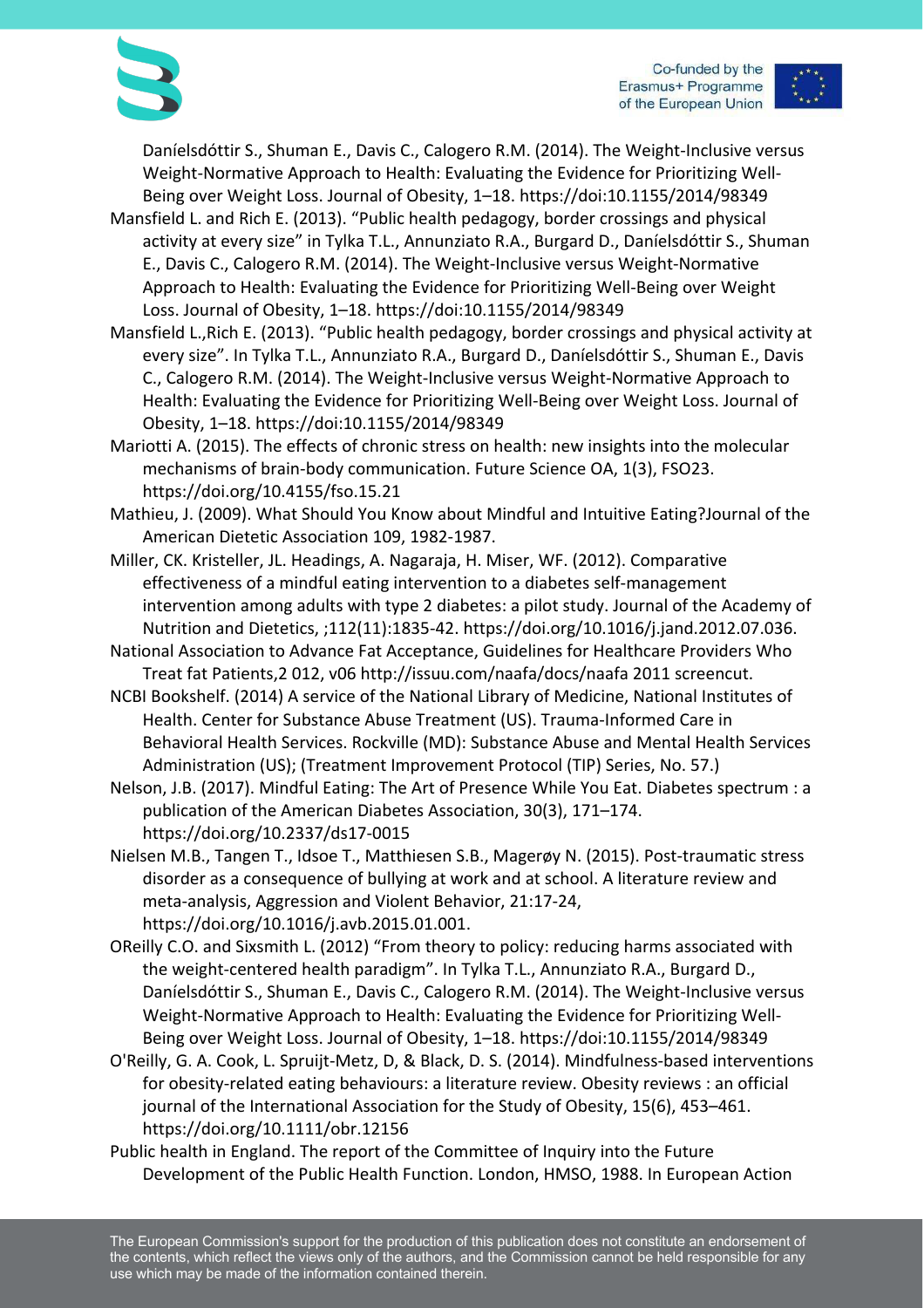



Plan for Strengthening Public Health Capacities and Services (2012) Available from: https://www.euro.who.int/\_\_data/assets/pdf\_file/0005/171770/RC62wd12rev1- Eng.pdf Accessed [March 2, 2022]

- Rabasa C., Dickson S.L. (2016). Impact of stress on metabolism and energy balance, Current Opinion in Behavioral Sciences 9:71-77, https://doi.org/10.1016/j.cobeha.2016.01.011
- Rosmond R. (2005). Role of stress in the pathogenesis of the metabolic syndrome. Psychoneuroendocrinology, 30:1-10
- Ross R., Blair S., de Lannoy L., Després J., Lavie C. (2015). "Changing the Endpoints for Determining Effective Obesity Management." Progress in Cardiovascular Disease 57 (4): 330–36.
- Silventoinen K., Rokholm B., Kaprio J., Sørensen T.I.A. (2010) "The genetic and environmental influences on childhood obesity: a systematic review of twin and adoption studies" in Tylka T.L., Annunziato R.A., Burgard D., Daníelsdóttir S., Shuman E., Davis C., Calogero R.M. (2014). The Weight-Inclusive versus Weight-Normative Approach to Health: Evaluating the Evidence for Prioritizing Well-Being over Weight Loss. Journal of Obesity, 1–18. https://doi:10.1155/2014/98349
- Sumithran P. and Proietto J. (2013) "The defence of body weight: a physiological basis: for weight regain after weight loss" in Tylka T.L., Annunziato R.A., Burgard D., Daníelsdóttir S., Shuman E., Davis C., Calogero R.M. (2014). The Weight-Inclusive versus Weight-Normative Approach to Health: Evaluating the Evidence for Prioritizing Well-Being over Weight Loss. Journal of Obesity, 1–18. https://doi:10.1155/2014/98349
- Sutherland F. & Brown T. (2021). TRAUMA-INFORMED CARE: A Nervous System-Informed Course for Nutrition & Health Professionals. Available from: https://www.themindfuldietitian.com.au/trauma-informed-dietetic-care (accessed December 15, 2021).
- Syme S.L. (2007). "The prevention of disease and promotion of health: the need for a new approach". In Tylka T.L., Annunziato R.A., Burgard D., Daníelsdóttir S., Shuman E., Davis C., Calogero R.M. (2014). The Weight-Inclusive versus Weight-Normative Approach to Health: Evaluating the Evidence for Prioritizing Well-Being over Weight Loss. Journal of Obesity, 1–18. https://doi:10.1155/2014/98349
- Terr L. (1991) Childhood traumas: an outline and overview. In Plexousakis S.S., Kourkoutas E., Giovazolias T., Chatira K., Nikolopoulos D. (2019). School Bullying and Post-traumatic Stress Disorder Symptoms: The Role of Parental Bonding. Front. Public Health 7:75. https://doi.org/10.3389/fpubh.2019.00075
- The Center for Mindful eating (n.d.) Available from: www.thecenterformindfuleating.org Accessed [March 10, 2022].
- Thompson I., Hong J.S., Min Lee J., Prys N.A., Morgan J.T., Udo-Inyang I. (2020). A review of the empirical research on weight-based bullying and peer victimisation published between 2006 and 2016, Educational Review, 72:1, 88-110, https://doi.org/10.1080/00131911.2018.1483894
- Tribole, E. & Resch, E. (2012;2020). Intuitive Eating: A Revolutionary Anti-Diet Approach. St. Martin's Essentials, New York
- Tylka T.L., Annunziato R.A., Burgard D., Daníelsdóttir S., Shuman E., Davis C., Calogero R.M. (2014). The Weight-Inclusive versus Weight-Normative Approach to Health: Evaluating the Evidence for Prioritizing Well-Being over Weight Loss. Journal of Obesity, 1–18. https://doi:10.1155/2014/98349